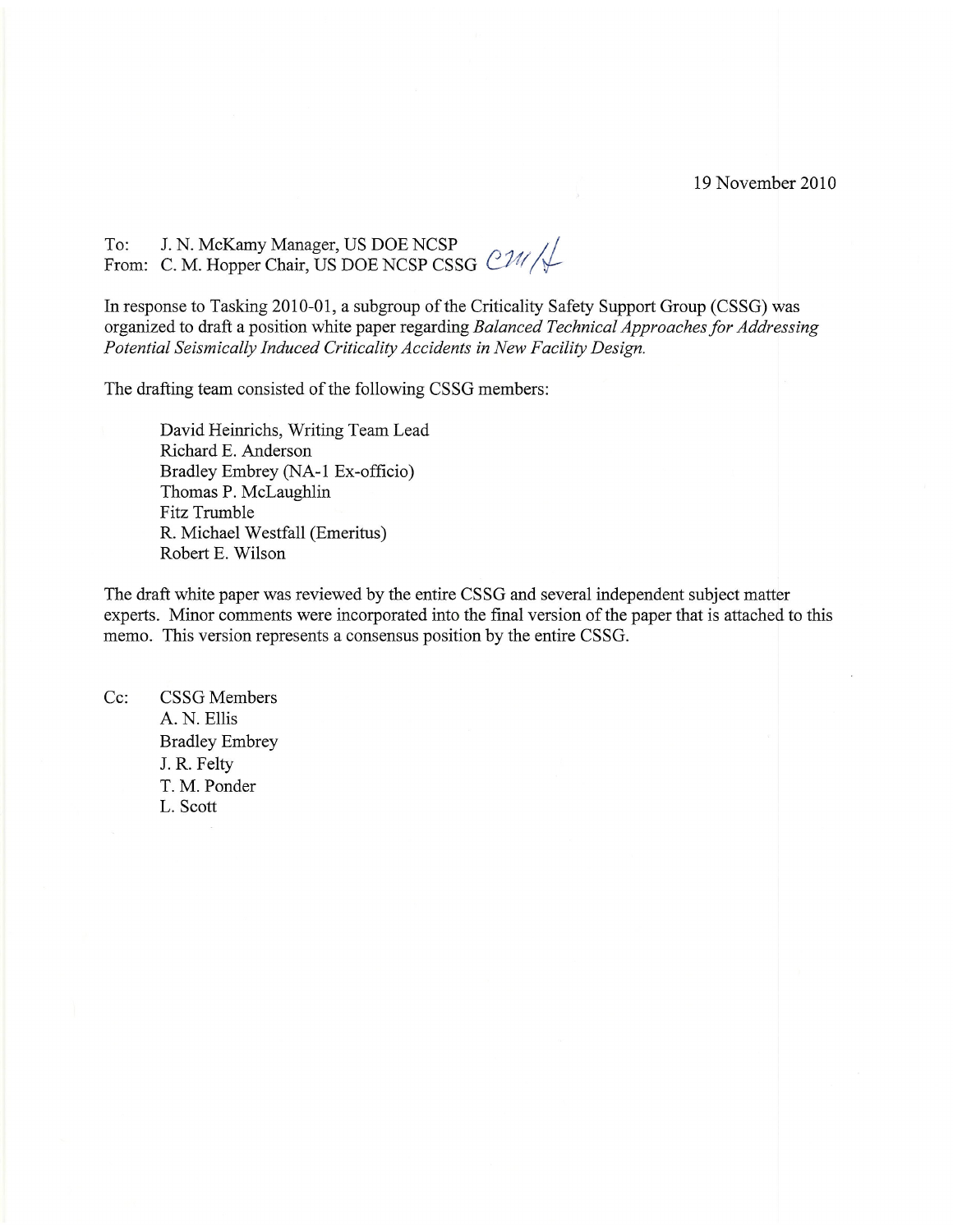# **CSSG Response to Tasking 2010-01** *Balanced Technical Approaches for Addressing Potential Seismically Induced Criticality Accidents in New Facility Design* **19 November 2010**

### **Executive Summary**

The Criticality Safety Support Group (CSSG) was directed in Tasking 2010-01 to develop a white paper on the use of balanced technical approaches for addressing potential seismically induced criticality accidents in new nuclear facility design (see Attachment 1). This white paper addresses this tasking by providing a thorough review of regulatory compliance issues and by providing recommendations for the application of a graded approach using sound practical judgment regarding risk and cost-benefit considerations.

Generally, it is recommended that criticality safety engineers participate in all stages of the design process, including the conceptual design phase, to ensure proper hazard categorization of the facility based on radiological risks and to ensure the assignment of the appropriate seismic design criteria and limit states to structures, systems and components important for the prevention of criticality accidents.

Specifically, and consistent with the recent CSSG response to tasking 2010-02, it is concluded that criticality accidents are expected to be worker safety issues and not pose significant risks to co-located workers or the public. Thus, Seismic Design Criteria (SDC) 1 is appropriate for structures and equipment important to criticality accident prevention. Also, it is recommended that emergency plans and procedures associated with earthquakes address personnel evacuation. This could prevent large expenditures that might otherwise be spent on making a criticality accident alarm system seismically tolerant.

## **Hazard Categorization**

Early in the design process, DOE O 413.3A, Change 1, and DOE-STD-1189, require development of a Conceptual Safety Design Report that: (a) identifies and analyzes the primary facility hazards – including criticality hazards; (b) identifies and analyzes facility design basis accidents – including the design basis earthquake (DBE); (c) determines the preliminary seismic design category for the facility; (d) determines the safety class and safety significant structures, systems, and components (SSC); and (e) establishes the preliminary hazard categorization of the facility.

The CSSG Response to Tasking 2010-02 provides detailed guidance on the "Role of Criticality Safety in Facility Hazard Categorization". That CSSG guidance concludes that facilities with credible criticality accident risks should be classified no greater than Hazard Category 3 based on the localized radiological consequences of actual and realistically postulated criticality accidents. In particular, the CSSG Response to Tasking 2010-02 documents that historical criticality accidents and reasonably postulated potential accidents are highly likely to produce doses at 100 meters that are less than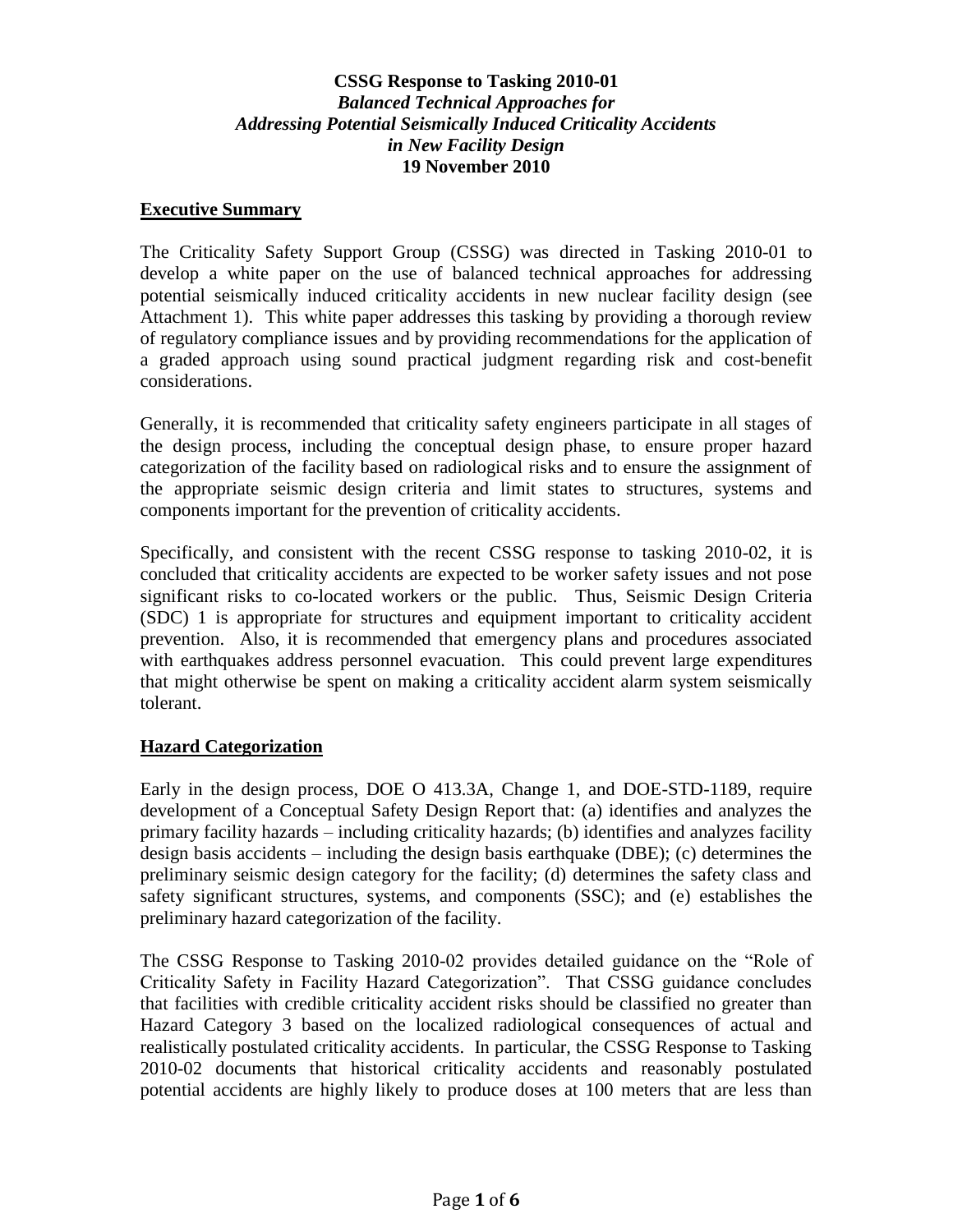0.5 rad and doses to the public that are negligible. These consequences for the postulated accidents do not take into consideration radiation shielding present in facility construction or process equipment that would further reduce radiological consequences. Therefore, the appropriate seismic design category for the facility for criticality safety is SDC-1 with no facility-level safety class or safety significant SSCs based on the criteria of DOE-STD-1189, Appendix A, §A.2.1, "Public Protection Criteria", and §A.2.2, "Collocated Worker Protection Criteria", respectively.

If dose assessment in or near specific facility structures is desired, guidance on criticality accident sources term and radiation dose estimations are available in American National Standard ANSI/ANS-8.23, Nuclear Criticality Accident Emergency Planning and Response.

# **Seismic Design Criteria, Performance Goals and Limit States**

The primary guidance documents for assessing any seismic event – including criticality accidents induced by an earthquake – in new facility design are DOE-STD-1189, ANSI/ANS-2.26, ASCE/SEI 7-05 and ASCE/SEI 43-05. These standards provide a graded approach in the form of seismic design criteria, performance goals and limit states (LS).

The seismic design criteria are based on total effective dose equivalent (TEDE) consequences to the public and collocated workers as shown in Table 1. Collocated workers are defined in DOE-STD-1189 as workers 100 meters distant from the criticality accident (i.e., "the release point") or from the building perimeter.

| Unmitigated Consequence of SSC Failure from a Seismic Event |                                          |                                         |  |
|-------------------------------------------------------------|------------------------------------------|-----------------------------------------|--|
| Category                                                    | Collocated Worker at 100 m               | Public                                  |  |
| $SDC-1$                                                     | Dose $<$ 5 rem                           | N/A                                     |  |
| $SDC-2$                                                     | $5$ rem $\langle$ Dose $\langle 100$ rem | $5$ rem $\langle$ Dose $\langle$ 25 rem |  |
| $SDC-3$                                                     | 100 rem $\langle$ Dose                   | $25$ rem $\leq$ Dose                    |  |

# Table 1. Seismic Design Criteria (SDC)

The target performance goal for each SDC, shown in Table 2, is the mean annual probability of exceedance of the specified limit state of structures and equipment due to the design seismic event. The corresponding qualitative likelihood based on the criteria of DOE-STD-3009 is also provided in the table.

| <b>SDC</b> | <b>Target Performance Goal</b>            | Qualitative Likelihood      |
|------------|-------------------------------------------|-----------------------------|
|            | $1 \times 10^{-3}$ yr <sup>-1</sup>       | Unlikely                    |
|            | $<$ 4 x 10 <sup>-4</sup> yr <sup>-1</sup> | Unlikely                    |
|            | $\sim 1 \times 10^{-4}$                   | Unlikely/Extremely Unlikely |
|            | $\sim$ 4 x 10 <sup>-5</sup>               | <b>Extremely Unlikely</b>   |
|            | $\sim$ 1 x 10                             | <b>Extremely Unlikely</b>   |

Table 2. Target Performance Goal for SDC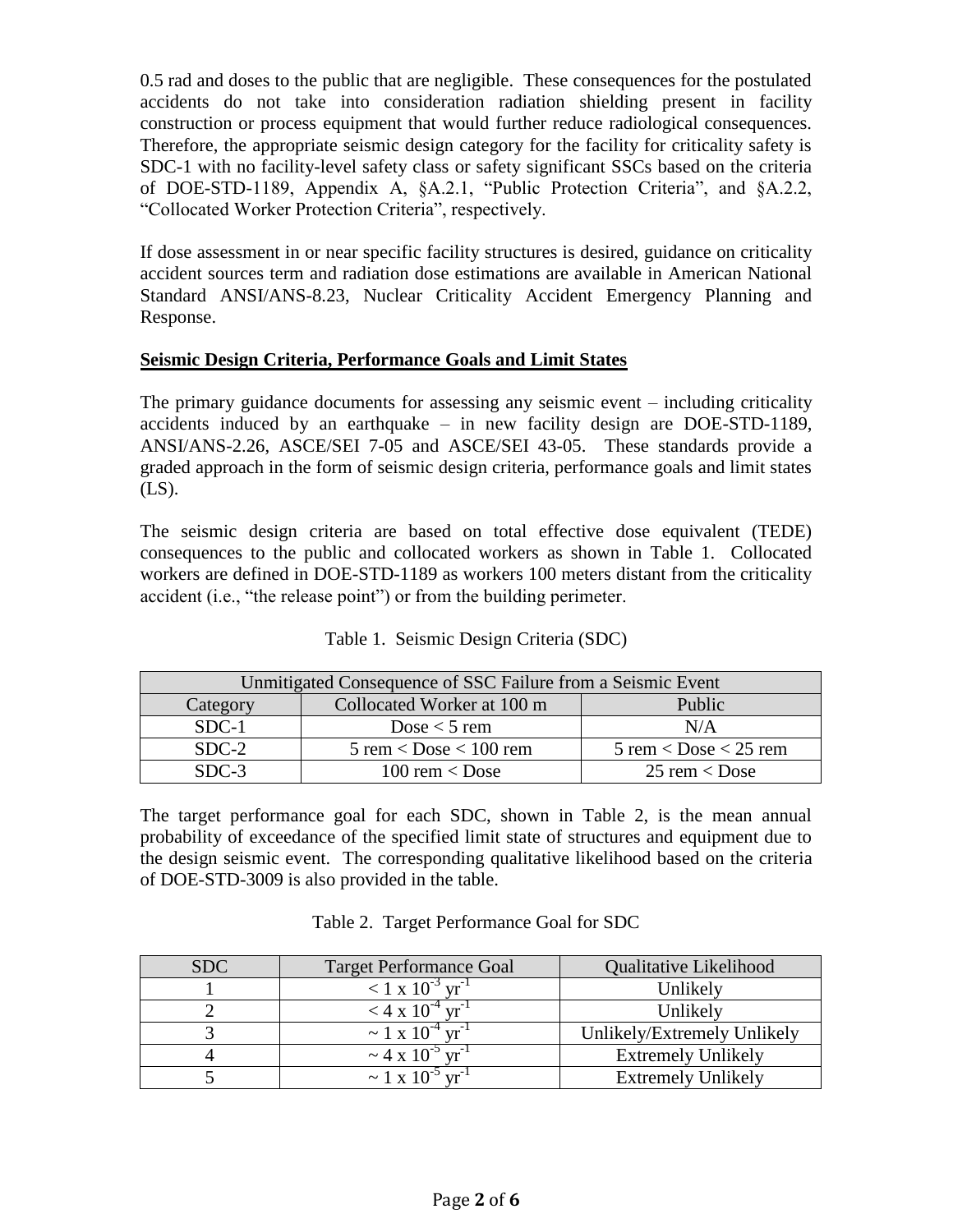Note that the target performance goal frequency (for facility structures and equipment) is different than the frequency of the design basis earthquake (DBE), which is specified as a 2500-year return (mean) event for SDC-1, SDC-2, SDC-3 and SDC-4. The principal difference being that the design methods are specified by the U.S. Geological Survey, International Building Code, and ASCE/SEI 7-05 for SDC-1 and SDC-2; and, ASCE/SEI 43-05, ANSI/ANS-2.26, ANSI/ANS-2.27 and ANSI/ANS-2.29 for SDC-4. For SDC-5, the DBE is a 10,000-year (mean) event using the same design methods as SDC-4.

The limit states provided in Table 3 are deformation limits to be credited in safety analyses, including criticality safety evaluations, for the response of facility structures or equipment to the design basis earthquake. In criticality safety evaluations, such seismicinduced deformation should be considered the "credible abnormal conditions" for compliance with American National Standard ANSI/ANS-8.1-1998, Nuclear Criticality Safety in Operations with Fissionable Material Outside Reactors, §4.1.2, "Process Analysis".

| <b>Structural Deformation Limits</b>          | Damage                      |
|-----------------------------------------------|-----------------------------|
| Large permanent distortion, short of collapse | Significant damage          |
| Moderate permanent distortion                 | Generally repairable damage |
| Limited permanent distortion                  | Minimal damage              |
| <b>Essentially elastic behavior</b>           | No damage                   |

Table 3. Structural Deformation Limit States

Together, the SDC, design basis earthquake, target performance goal, and limit state establish the design and construction practices to be applied to facility SSCs. In the case of SDC-1 and SDC-2, the seismic design criteria are provided in ASCE/SEI 7-05; whereas ASCE/SEI 43-05 applies to SDC-3, SDC-4 and SDC-5.

The limit state to address equipment-distortion related criticality concerns will be no worse than limit state B in most cases. The structures or vessels specified as safety significant SSCs would be selected from the control set identified in the nuclear criticality safety evaluation (NCSE) and the documented safety analysis for each accident of concern. The SSC safety function described in the safety basis documentation would prevent fissile material from reaching the critical state. SSCs may suffer some loss of stiffness and strength in a seismic event, but still maintain the ability to provide the safety function described in the safety basis. The design team should carefully consider the increased cost of a more conservative design before specifying criteria beyond limit state B.

Equipment distortion/breakage leading to a potential criticality accident would primarily involve vessels that contain larger volumes and fissile masses in liquid forms or possibly large quantity vault storage. For example, fissile-bearing liquid leaking from pipes and process vessels could potentially flow into a sump or other unfavorable geometry location. Usually this is readily foreseen as a possibility and precluded with relatively inexpensive measures involving the application of neutron absorbers. Criticality concerns associated with loss of container spacing in vault storage subsequent to a seismic event are also often readily precluded by either seismic qualification of the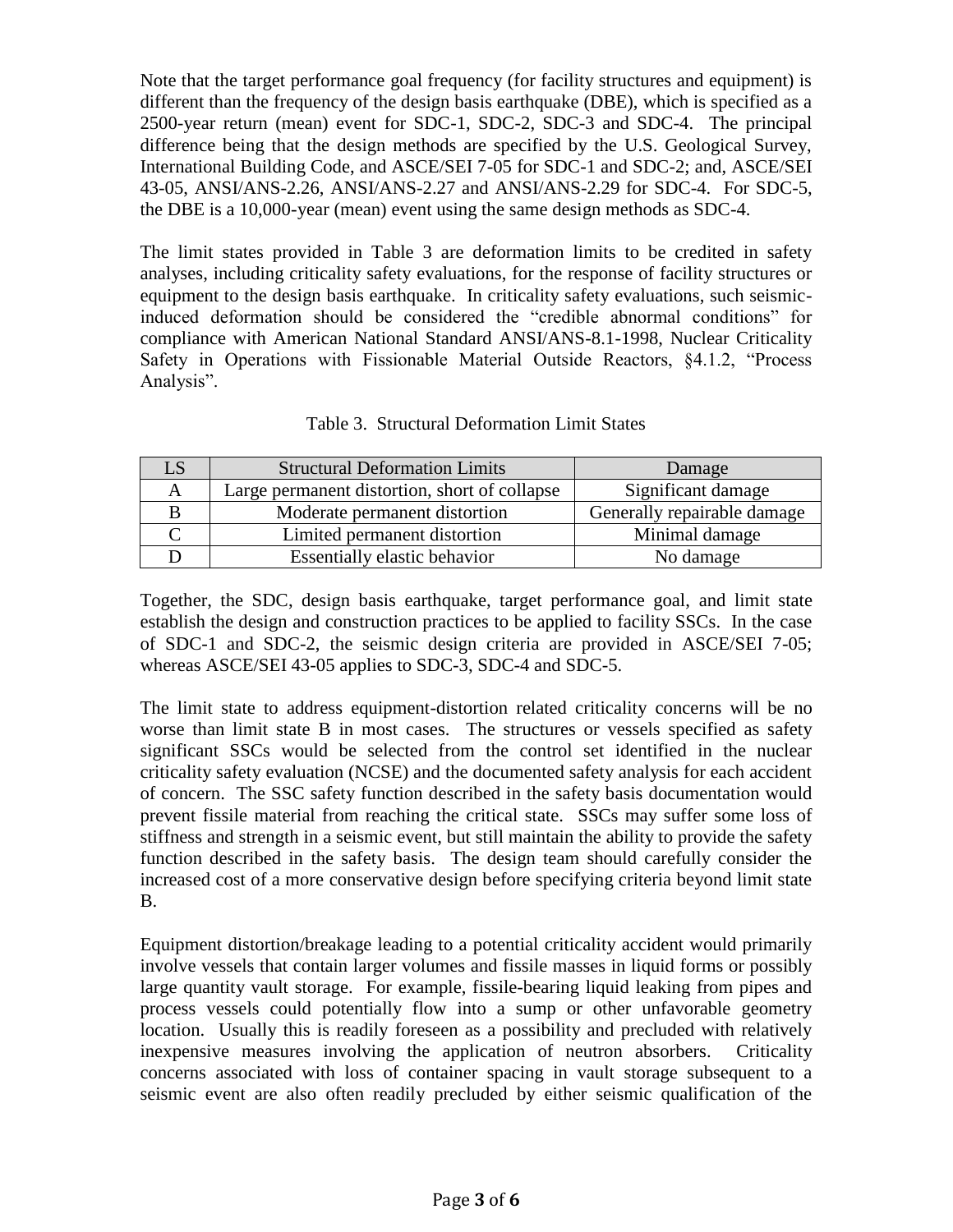shelving arrangement or by fissile density measures associated with container fissile mass limits and sizes.

Due to the expected, very limited consequences of a seismically induced criticality accident, safety class SSCs for protection of the public and safety significant SSCs for protection of the collocated worker are not expected to be identified in hazard analysis documentation addressing the criticality hazard. However, hazard analysis, including NCSEs, may identify SSCs as called out in DOE-STD-3007-2007 for specific aspects of defense-in-depth and worker safety.

# **Cost-Benefit Considerations**

Participation of criticality safety engineers in the safety design strategy ensures criticality safety issues are addressed through all stages of the design process and included in the development of key safety documentation. Significant cost savings may be realized though the appropriate assignment of seismic design criteria and limit states such as assigning limit state A for equipment that may be assumed to fail (no performance criteria credited in a criticality safety evaluation) or considering moderate (limit state B) or limited distortion (limit state C) based on crediting realism in the criticality safety evaluation rather than requiring no damage (limit state D) for reasons of convenience to the analyst. In any case, credited performance based on limited damage should be clearly identified in NCSEs as key assumptions per DOE-STD-3007-2007.

When evaluating the cost of implementing different limit states, consideration must be given to the risk reduction provided by the SSC. In particular, if the fissile material can be shown to remain in the subcritical state subsequent to a seismic event then assigning the least costly limit state, A, is appropriate. Applying increasingly stringent seismic design requirements beyond those derived from applying the DOE-STD-1189 process, should not be pursued without a comprehensive assessment documenting cost versus benefit.

DOE O 420.1B, Change 1, requires facilities or sites with hazardous materials to "have instrumentation or other means to detect and record the occurrence and severity of seismic events". Such instrumentation, if equipped with an immediate evacuation alarm or procedurally coupled with emergency evacuation procedures, would obviate the need for (costly) seismic tolerance of an installed criticality accident alarm system (CAAS). If a seismic instrument is credited with performing the immediate evacuation function, the Criticality Safety Program Description Document should describe compliance with ANSI/ANS-8.3, §5.3, "Seismic Tolerance". Guidance on responding to a criticality accident including re-entry following an accident is provided in ANSI/ANS-8.23-2007.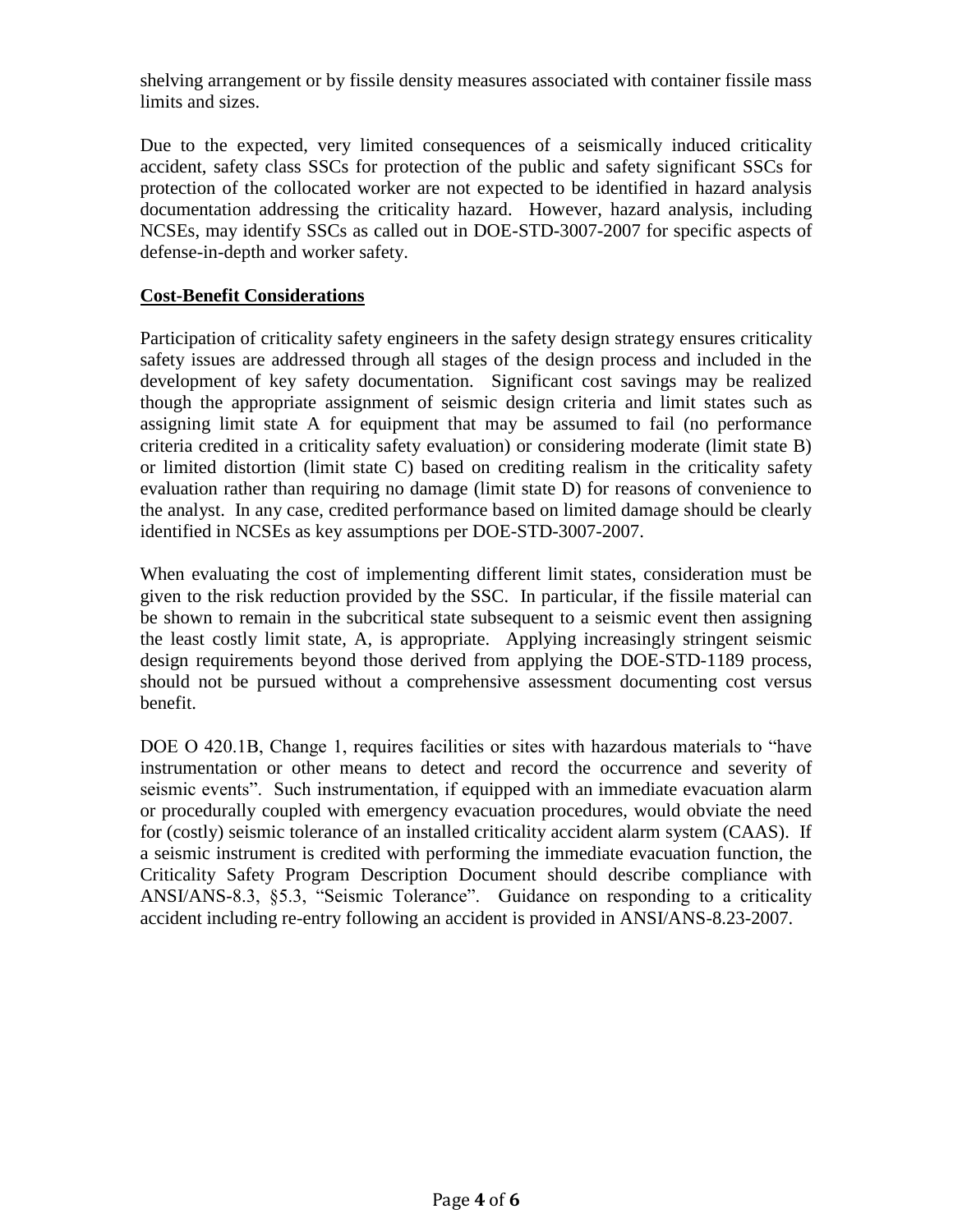# **Conclusions**

Criticality safety engineers should participate throughout all facility design stages to ensure appropriate hazard categorization of the facility, generally Hazard Category 3 or less, based on the guidance provided in the CSSG Response to Tasking 2010-02. The corresponding seismic design criterion for structures and equipment important to criticality safety would be SDC-1.

The principal role of the criticality safety engineer throughout the design process is to identify SSCs for defense-in-depth and worker safety based on their function credited in criticality safety evaluations following an earthquake. The purpose of a CAAS is to provide an immediate evacuation alarm to protect facility workers. Additional, often very large, costs associated with the seismic tolerance of criticality accident alarm systems may be avoided if emergency evacuation is provided by seismic instrumentation or earthquake evacuation procedures.

Criticality safety engineers are encouraged to work closely with structural analysts to consider possible cost savings by suggesting innovative and inexpensive preventive measures such that seismic damage does not result in a criticality accident. This would permit limit states A, B and C and not require designing to the "no damage" limit state D.

# **References**

- 1. ANSI/ANS-2.26-2004, Categorization of Nuclear Facility Structures, Systems
- 2. ANSI/ANS-2.27-2008, Criteria for Investigations of Nuclear Facility Sites for Seismic Hazard Assessments
- 3. ANSI/ANS-2.29-2008, Probabilistic Seismic Hazard Analysis
- 4. ANSI/ANS-8.3-1997, Criticality Accident Alarm Systems
- 5. ANSI/ANS-8.23-2007, Nuclear Criticality Accident Emergency Planning and Response
- 6. ASCE/SEI 7-05, Minimum Design Loads for Buildings and Other Structures
- 7. ASCE/SEI 43-05, Seismic Design Criteria for Structures, Systems, and Components in Nuclear Facilities
- 8. CSSG Response to Tasking 2010-02, Role of Criticality Safety in Facility Hazard Categorization
- 9. DOE O 413.3A, Change 1, Program and Project Management for the Acquisition of Captial Assets
- 10. DOE O 420.1B, Change 1, Facility Safety
- 11. DOE-STD-1189-2008, Integration of Safety into Design Process
- 12. DOE-STD-3007-2007, Guidelines for Preparing Criticality Safety Evaluations at Department of Energy Nonreactor Nuclear Facilities
- 13. DOE-STD-3009, Change 3, Preparation Guide for U.S. Department of Energy Nonreactor Nuclear Facility Documented Safety Analyses
- 14. International Building Code, International Code Council, Falls Church, Virginia